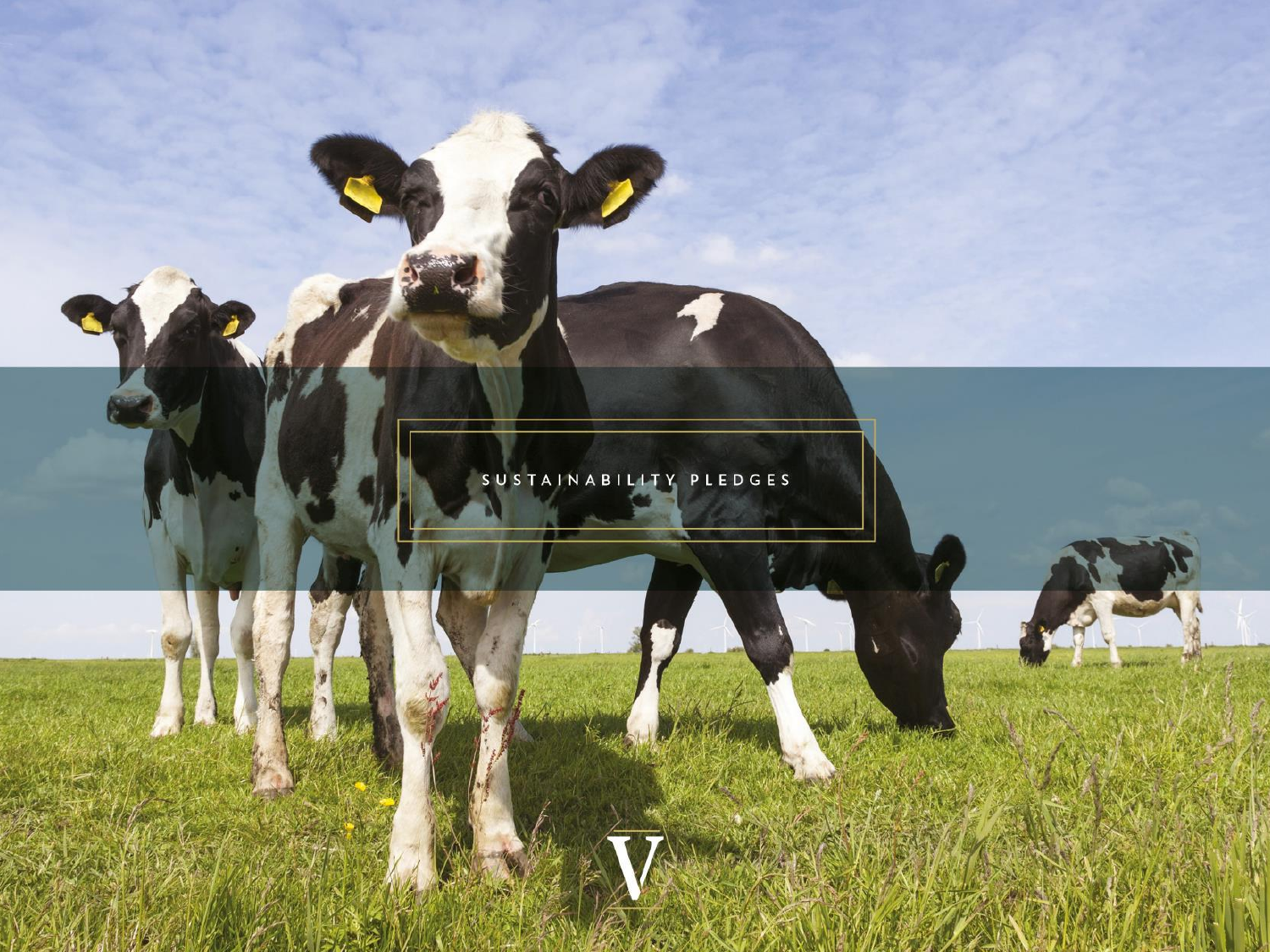# MINIMISE FOOD WASTE

By buying from an ethical source, using the whole animal and incorporating unloved cuts into a menu, chefs and consumers can help make the food industry more sustainable. As the old saying goes: waste not, want not.

Our chefs are increasingly looking at ways to fully utilise the meat they source — boosting efficiency, cutting costs and supporting local farmers in the process. Our approach to production and by the very nature of what we do, means we have adopted finely tuned production methods which means that food waste in our kitchens is minimal.

As part of our commitment to reducing food waste we have partnered with the Waste and Resources Action Programme (WRAP) to undertake their Food Waste Reduction Roadmap. To facilitate this we have been piloting a Food Waste Monitoring system across the business. We have conducted two rounds of pilots so far in the last year which has helped us measure and establish a baseline for our WRAP roadmap commitments.

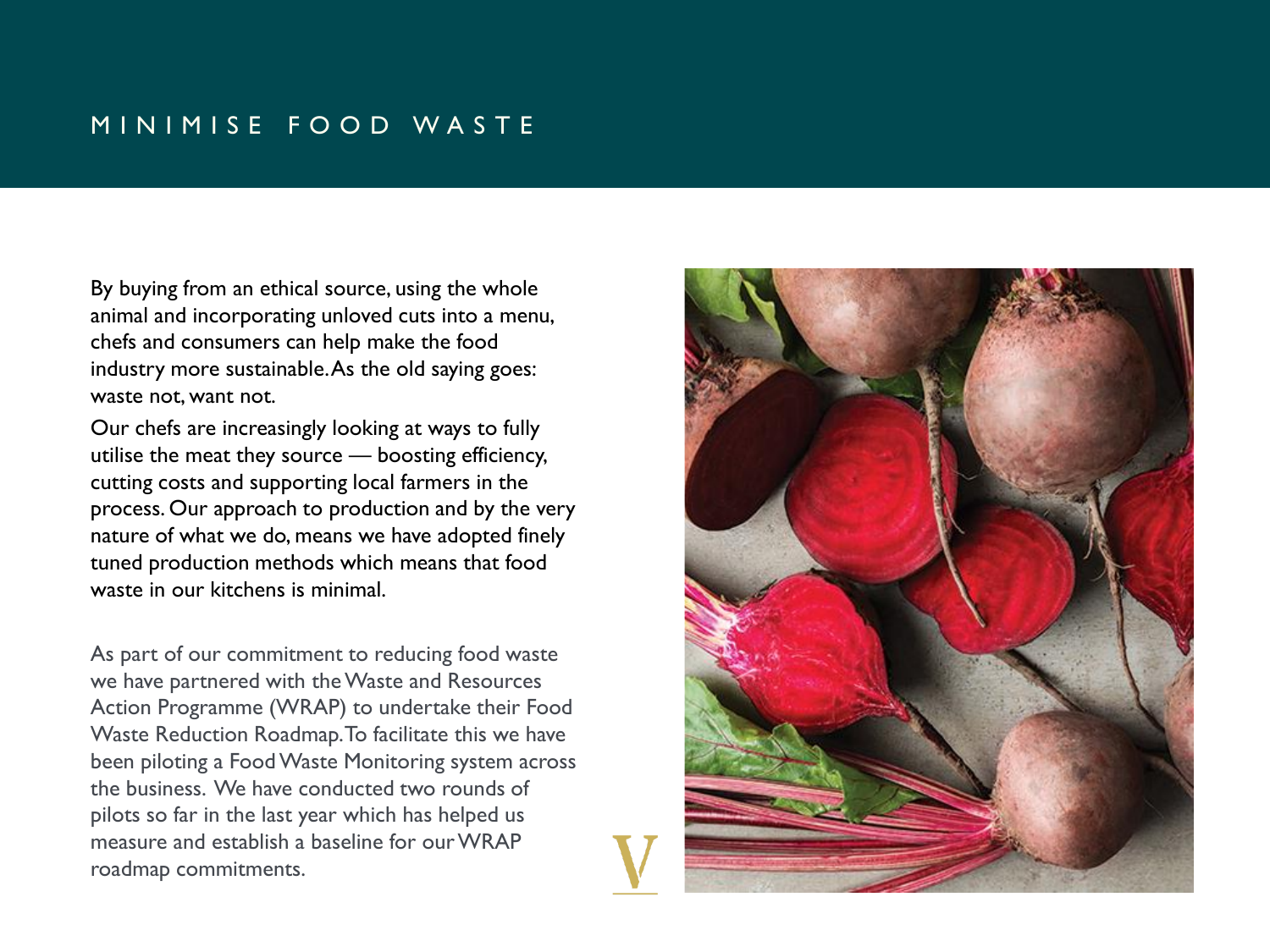# W ELL N E S S A N D H E A L T H

Good food is hugely important for both physical and mental health, and as a fresh food company, we value delicious unprocessed whole foods high in nutrition. Wellness is important to us so we have incorporated healthy menus, plant-based dishes, and key information about foods to eat during the day to address issues, such as stress, concentration, and fatigue showcased through our vegan specific menus to our Fuelling not Feeding DDR packages.

We work with both Amanda Ursell. Nutritionist to the stars and Dr Rupy Aujla who guide and provide inspiration to our teams.

We also host monthly Wellness Wednesday sessions for our teams focussing on everything from the importance of food, sleep, music to financial support.

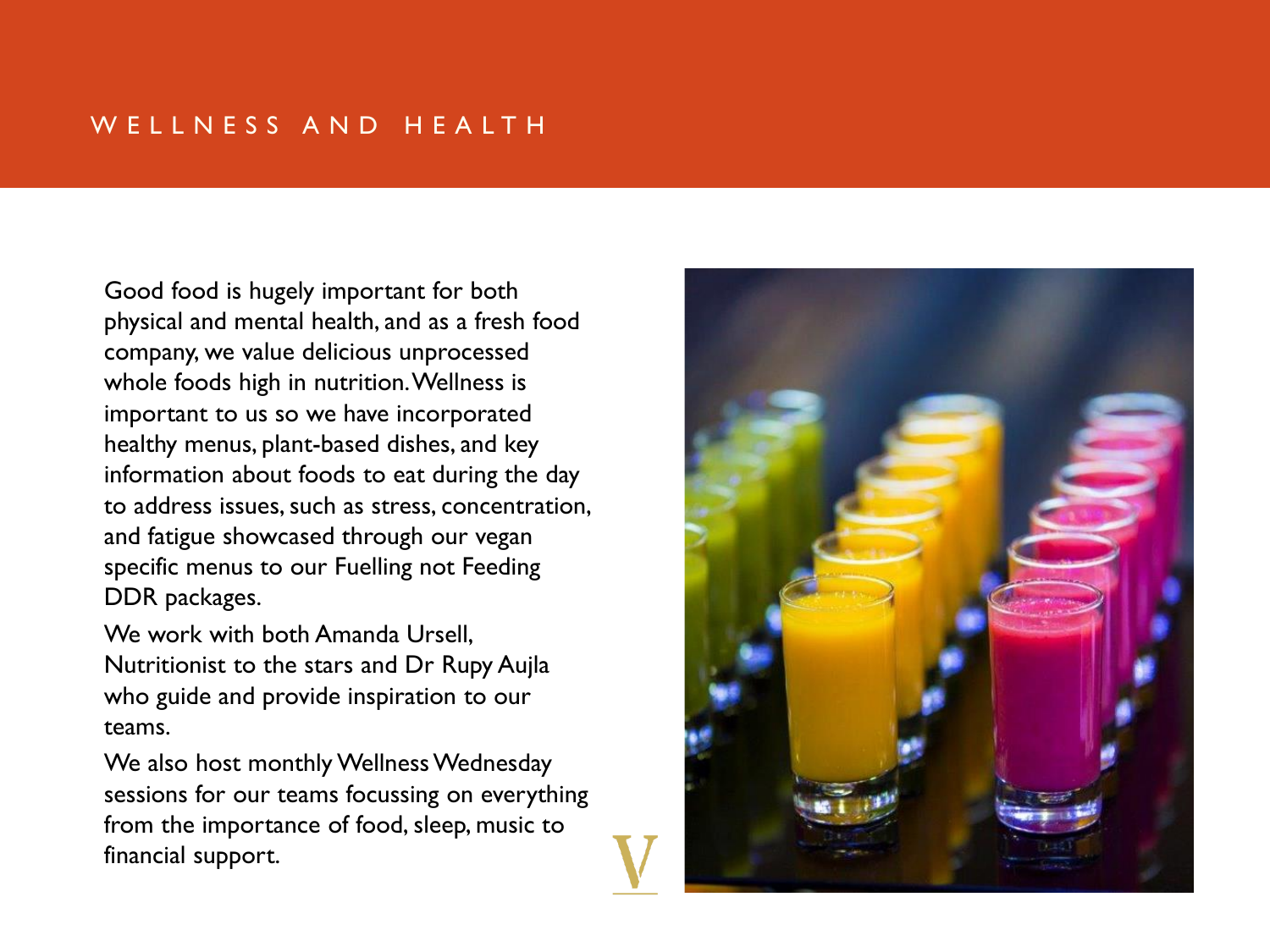# L O C A L S O U R C I N G

We're seasonal and more importantly built around local suppliers. Now more than ever supporting our supplier communities is integral to our approach and with our Venues in and around London we have a fantastic ready-made supply chain.

CH&CO's objectives are to reduce the environmental impact of our UK supply chain. We focus on responsible sourcing of all ingredients, with the aim of consolidating the product lines available from our suppliers and making delivery to our sites more sustainable.

We have renewed our membership with the Marine Conservation Society and using their Good Fish Guide across our business.

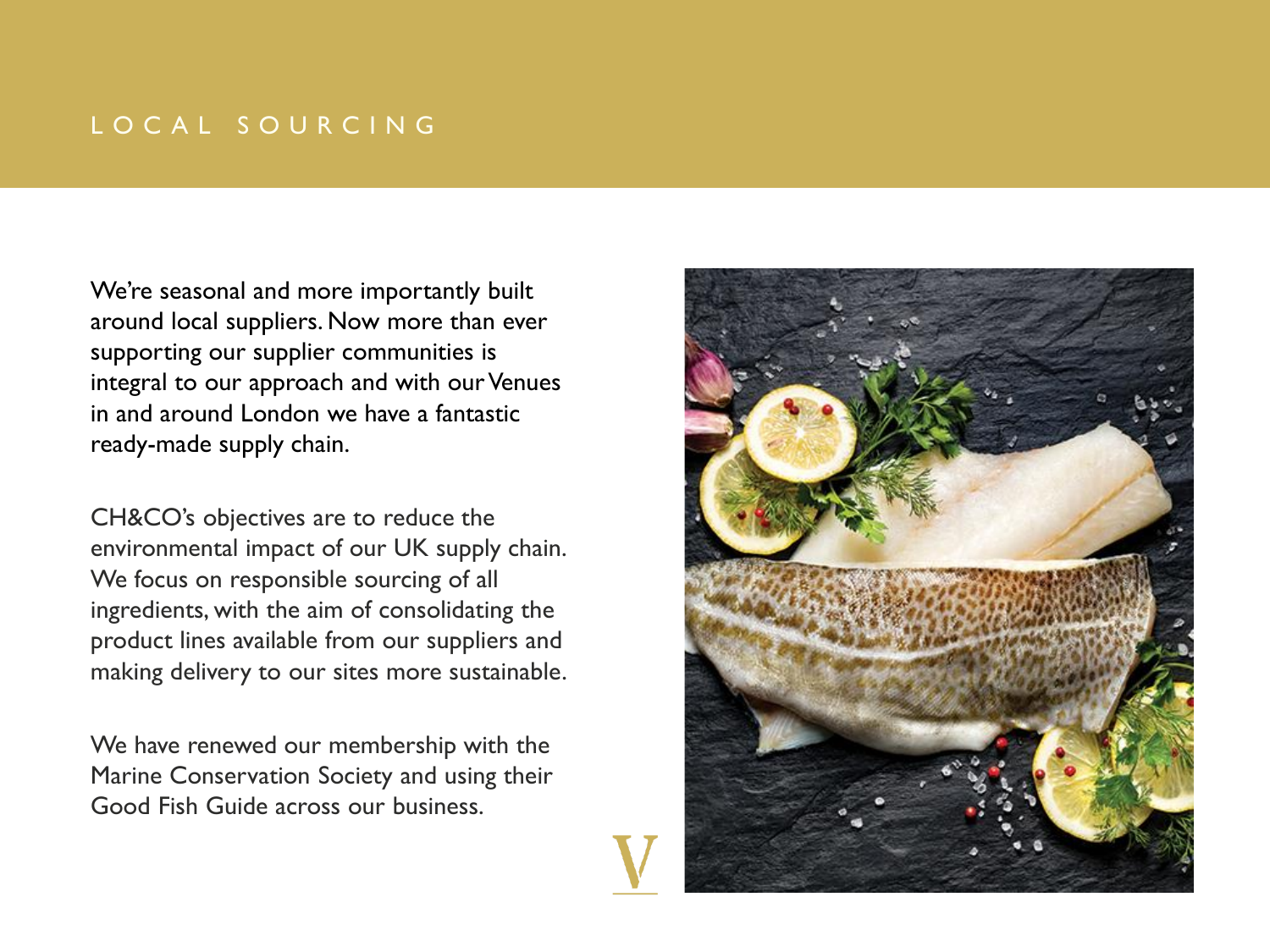### PLANT BASED COMMITMENT

Sustainability is at the heart of everything we do and plant-based dishes feature high on our menus, in fact they are top of the list! Our plant-based menus are so good, you'll never leave crying 'but where was the meat'. But if meat and dairy is your thing, then we'll make sure its high quality and high welfare.

Our team is on hand to discuss how our venues can support your own sustainability objectives.

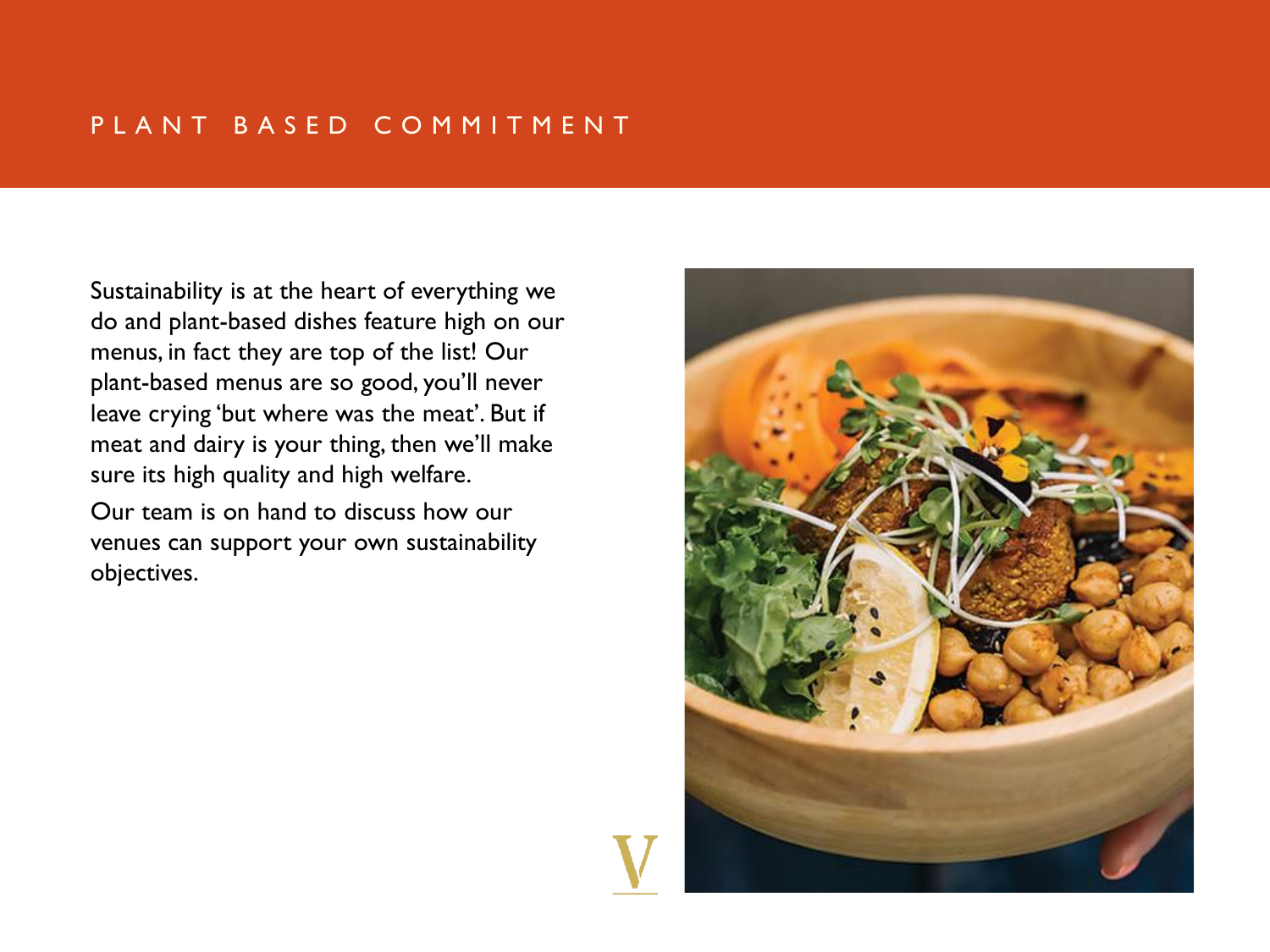# SINGLE USE PLASTIC

Throughout 2021, our venue teams are committed to eliminating single use plastic across our events.

We have removed straws, replaced plastic bottles with canned drinks and are working hard to reduce disposable products from our offer.

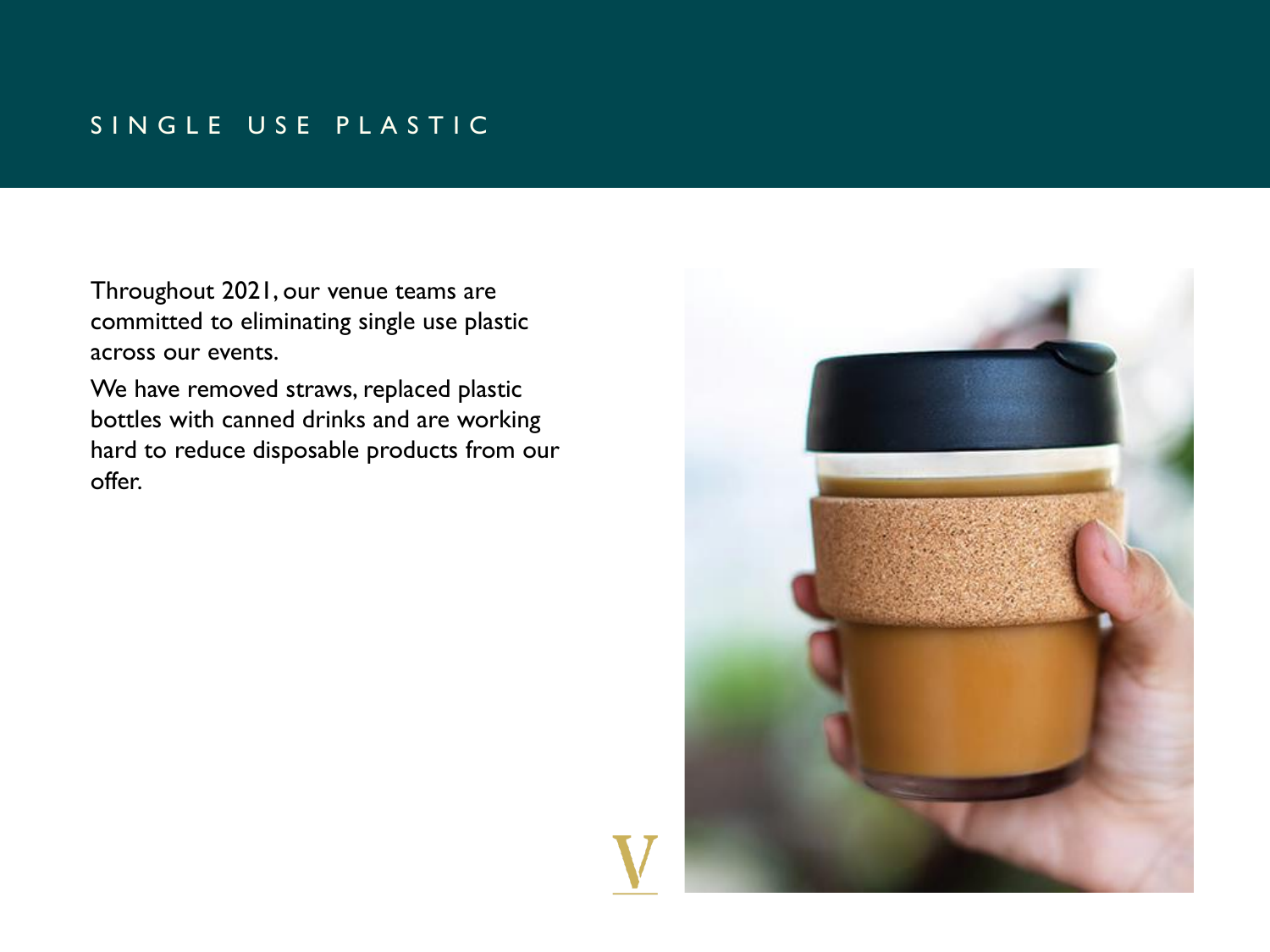## G R E E N E S T S U P P L Y C H A I N

We've focused on Sustainable sourcing & delivery and 2020 was all about reviewing the ingredients we buy, how we deliver them to our sites, and how we can do this in the most environmentally friendly way.

By reviewing how we deliver our goods to sites and by sites looking to see if they can reduce the number of orders they place and deliveries they receive, we know there is scope to halve our delivery emissions. Our aim is to halve the number of deliveries, which would mean we could halve the emissions, but we want to go one step further. If we can reduce our current deliveries in half, CH&CO will offset the carbon emissions for the remaining delivery miles. That would make us the first contract catering business to commit to offsetting its delivery miles. We are also working with the SRA to help us identify how to achieve the greatest impact in the way we offset our delivery miles in future years.

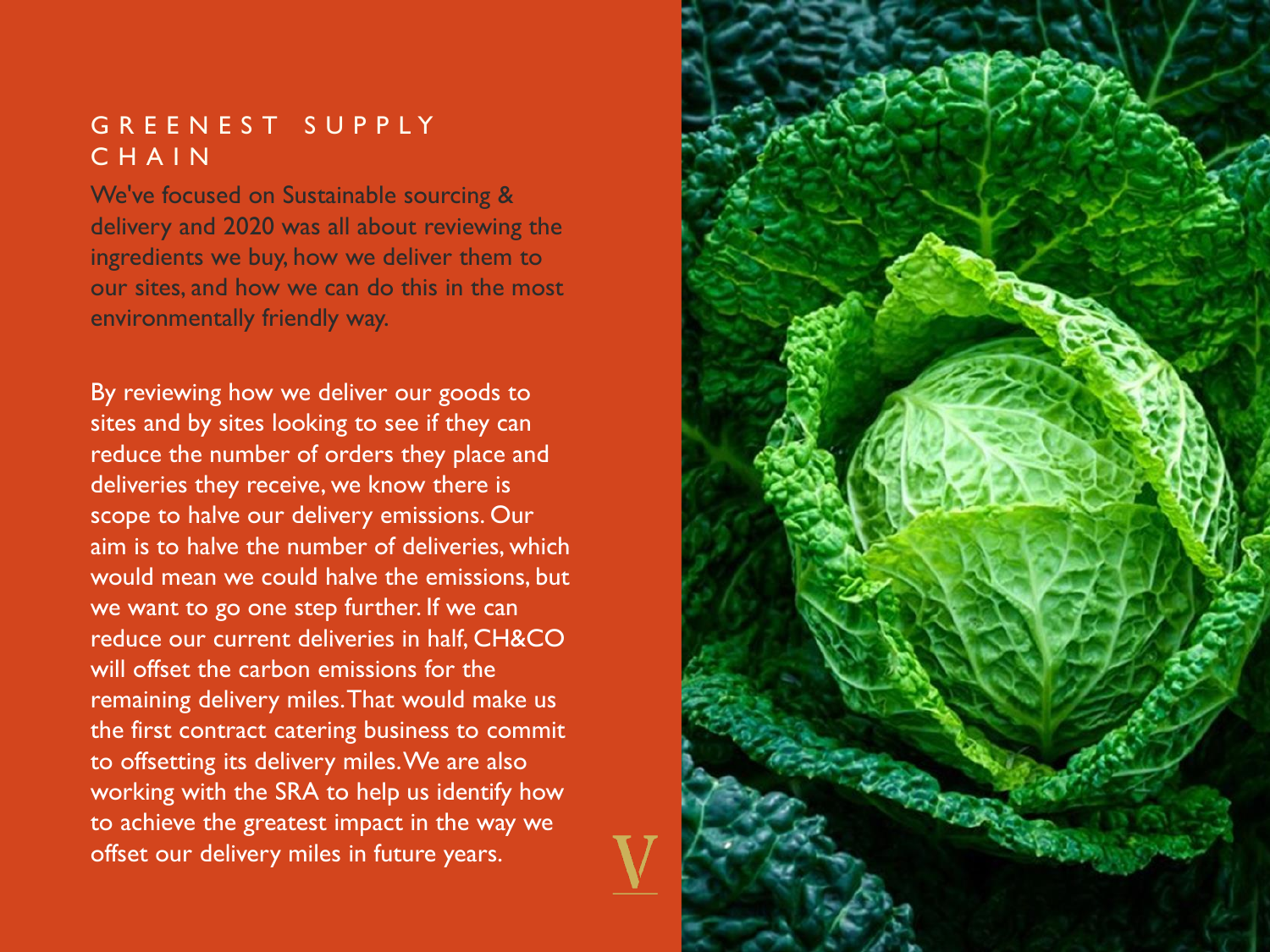### F O O D M A D E G O O D

We are the largest and most diverse contract caterer to be awarded the top-level three-star rating by the Sustainable Restaurant Association.

This is the SRA's signature programme for driving and sustaining positive change across the global food service sector. Food Made Good is the largest global community for driving sustainability in hospitality. Our industry standard sustainability framework, Food Made Good rating, and online community provides over 10,000 kitchens around the world with all the tools they need to be leaders in sourcing and serving sustainable food and measuring progressive action.

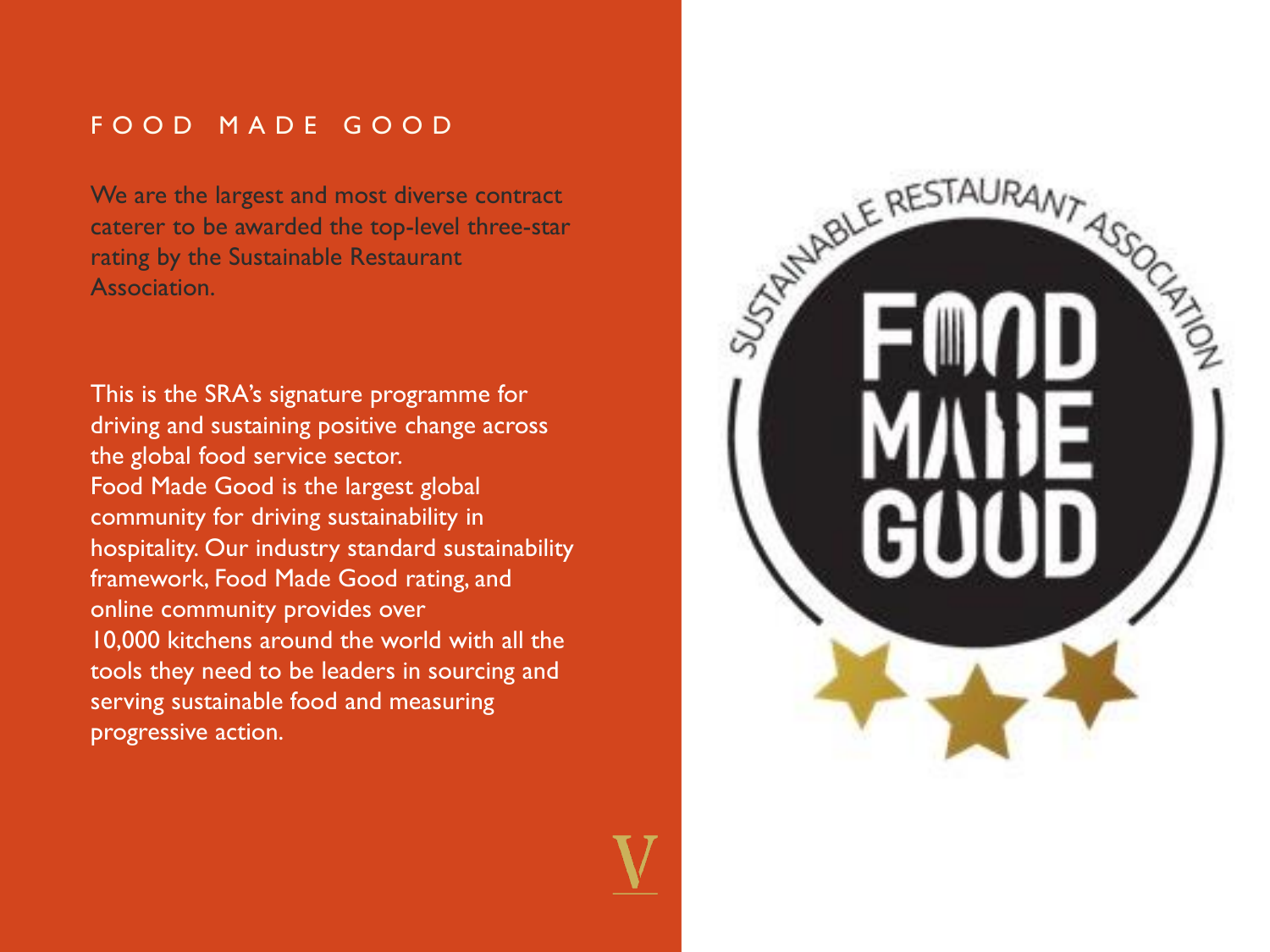### PLANET REPORT

Our planet report sets our objectives and tracks our successes to date.

Due to the impact of COVID-19 during 2020 and through 2021, new targets have been set in line with business demands. These targets reflect an increased focus on sustainability across our clients and sites. Although the COVID-19 pandemic has put many initiatives on hold, our clients are keen to do the right thing following reopening and are calling for more information on carbon usage and carbon footprinting. Our 2021 targets aim to provide this to our clients and align us with their goals. As a first step, CH&CO have been announced as one of the headline sponsors of the 2021 Global Good Awards. The Global Good Awards is an all-inclusive awards programme designed to recognise organisations that are committed to purpose driven sustainability and social impact